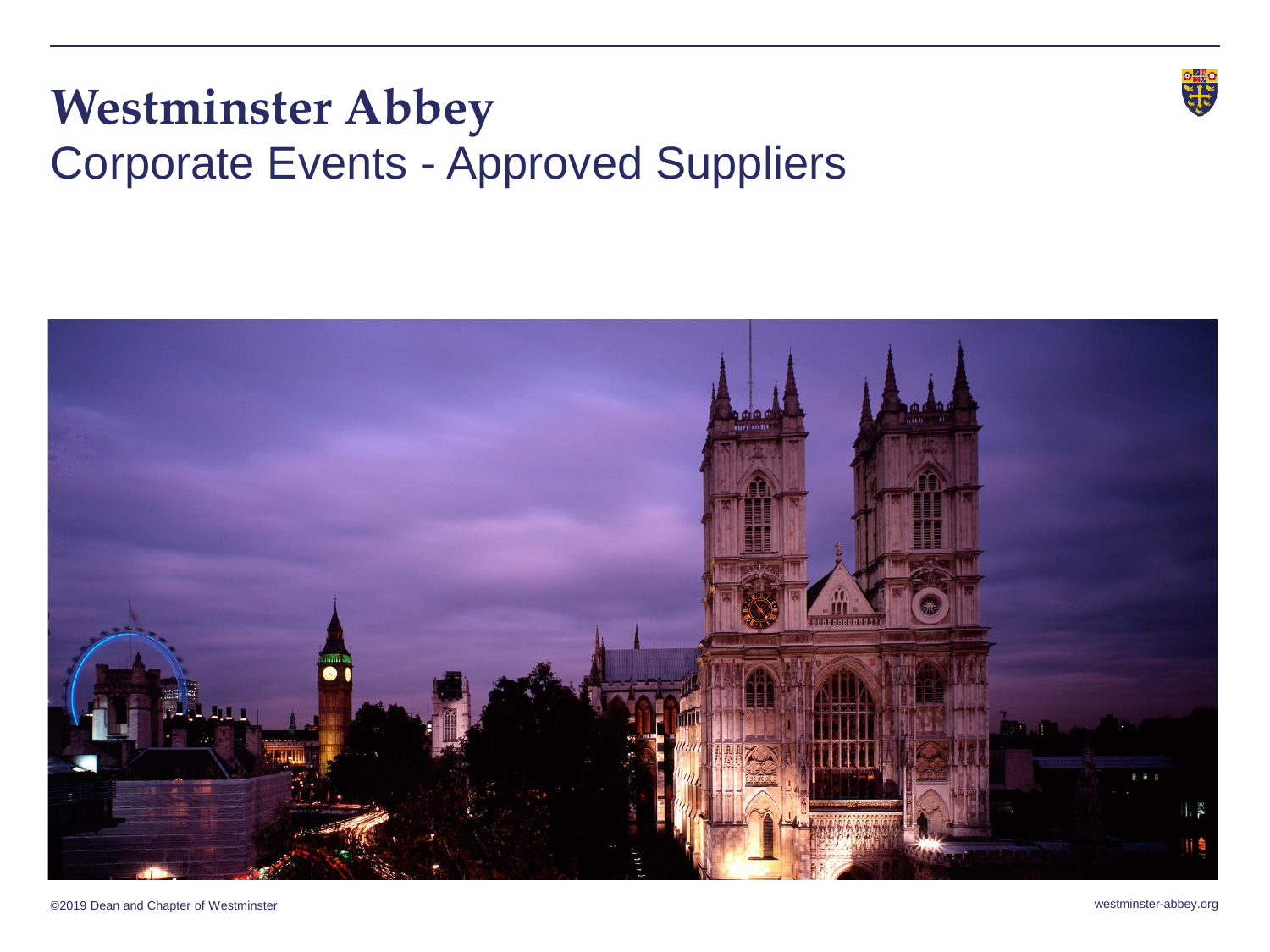

# **Catering**

Lucy Foden Mauricio Blasetti

+44 (0) 20 3457 1700 parties@alexanderandbjorck.com

+44 (0) 7884 738 364 zalshakerchi@benugo.com benugo.com / clerkenwellgreen.com bubblefood.com bywordofmouth.co.uk mosimann.com

Patrick Donaldson **Oliver Gough** 

+44 (0) 20 8812 3200 hello@rhubarb.co.uk

## **Alexander & Björck Alison Price & Company Blue Strawberry**

+44 (0) 20 7840 7640 mauriciob@alisonprice.co.uk

+44 (0) 20 7703 2653 jessika@bubblefood.com

### **Rhubarb The Admirable Crichton**

+44 (0) 203 327 2261 oliver@theac.events rhubarb.net admirable-crichton.co.uk

# **/ Table Talk**

Clementine Lowery +44 (0) 20 7733 3151 hello@bluestrawberry-tabletalk.co.uk alexanderandbjorck.com alisonprice.co.uk Bluestrawberry-tabletalk.co.uk bovingdons.co.uk

### **Benugo Events Bubble Food By Word of Mouth Mosimann's**

+44 (0) 20 8871 9566 events@bywordofmouth.co.uk

### **Bovingdons**

Chichi Cheshli

+44 (0) 20 8874 8032 chichi@bovingdons.co.uk

Zahra Al-Shakerchi Jessika West Rick Perry Nicolle Fruchier-Petryna

+44 (0) 20 7326 8338 events@mosimann.com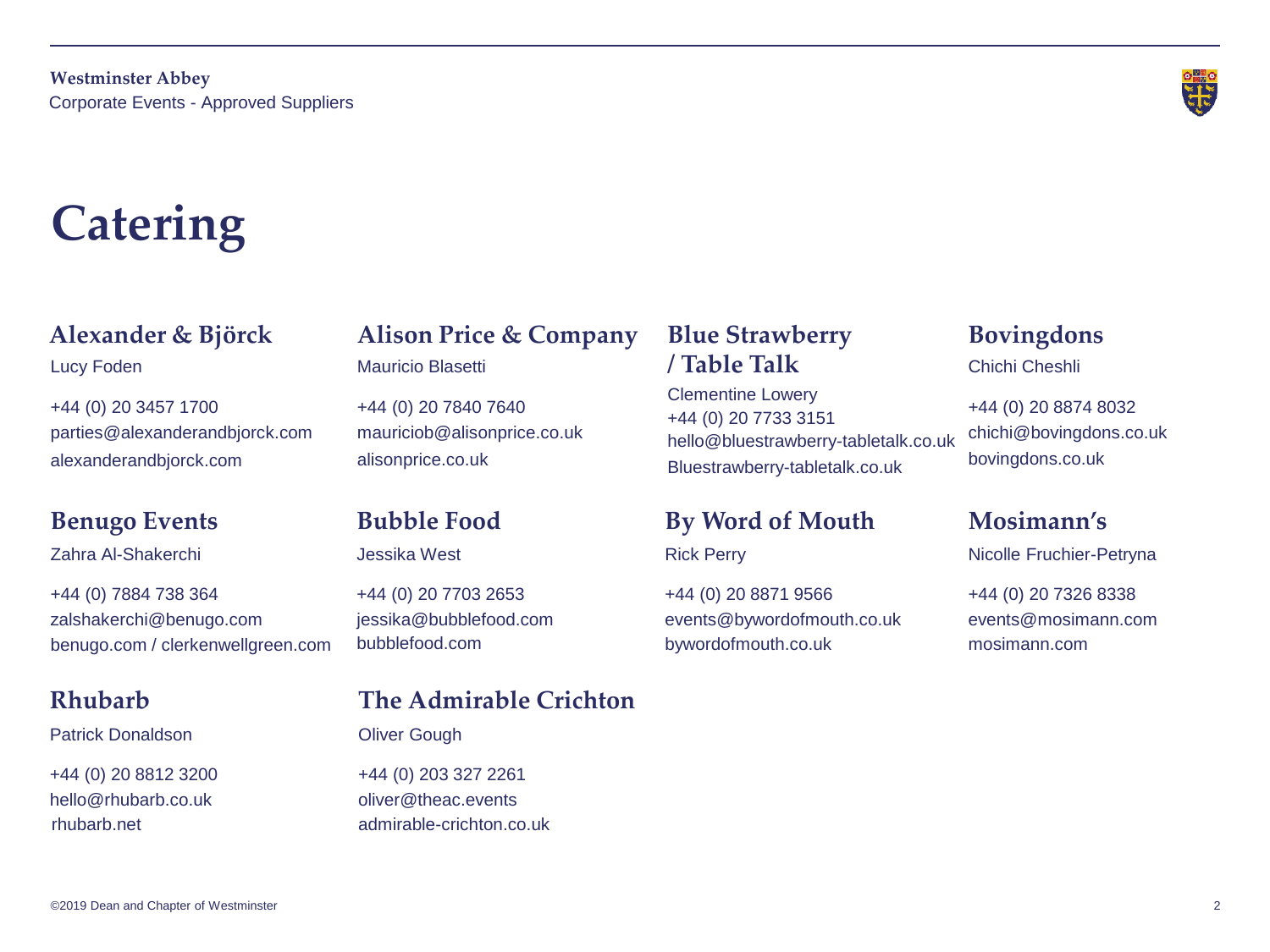

## **Production Florists**

### **The Decorative Collection Lavender Green**

Jane Eaton / Tessa Salter Gemma James

+44 (0) 20 8528 3188 / 07525 198 198 tessa@thedecorativecollection.com jane@thedecorativecollection.com thedecorativecollection.com

+44 (0) 20 8254 4870 approved.venues@whitelight.ltd.uk Whitelight.ltd.uk shaneconnolly.co.uk

### **Wise Productions (UK) TUFF**

George Foden **Adam Knight** Ceorge Foden Adam Knight

+44 (0) 20 8991 6922 events@wiseproductions.co.uk wiseproductions.co.uk theurbanflowerfirm.com

+44 (0) 20 7127 5303 gemma@lavendergreen.co.uk lavendergreen.co.uk

### **White Light Ltd Shane Connolly & Company**

Alicia Earls **Alicia Earls Alicia Earls Alicia Earls Alicia Earls Alicia Earls Alicia Earls Alicia Earls Alicia Earls Alicia Earls Alicia Earls Alicia Earls Alicia Earls Alicia Earls Alicia Earls** 

+44 (0) 20 8964 4398 jilly@shaneconnolly.co.uk

+44 (0) 20 7252 3228 tuff@theurbanflowerfirm.com

## **Entertainment**

### **Nathan Hassall Music**

Nathan Hassall

+44 (0) 800 240 4737 / 07786 261 911 nathan@nhmusic.co.uk nhmusic.co.uk

### **Sternberg Clarke**

Adam Sternberg

+44 (0) 20 8877 1102 adam@sternbergclarke.co.uk sternbergclarke.co.uk

### **Young Guns**

Dominic Lyon

+44 (0) 20 7495 6606 dominic@younggunsgroup.com younggunsgroup.com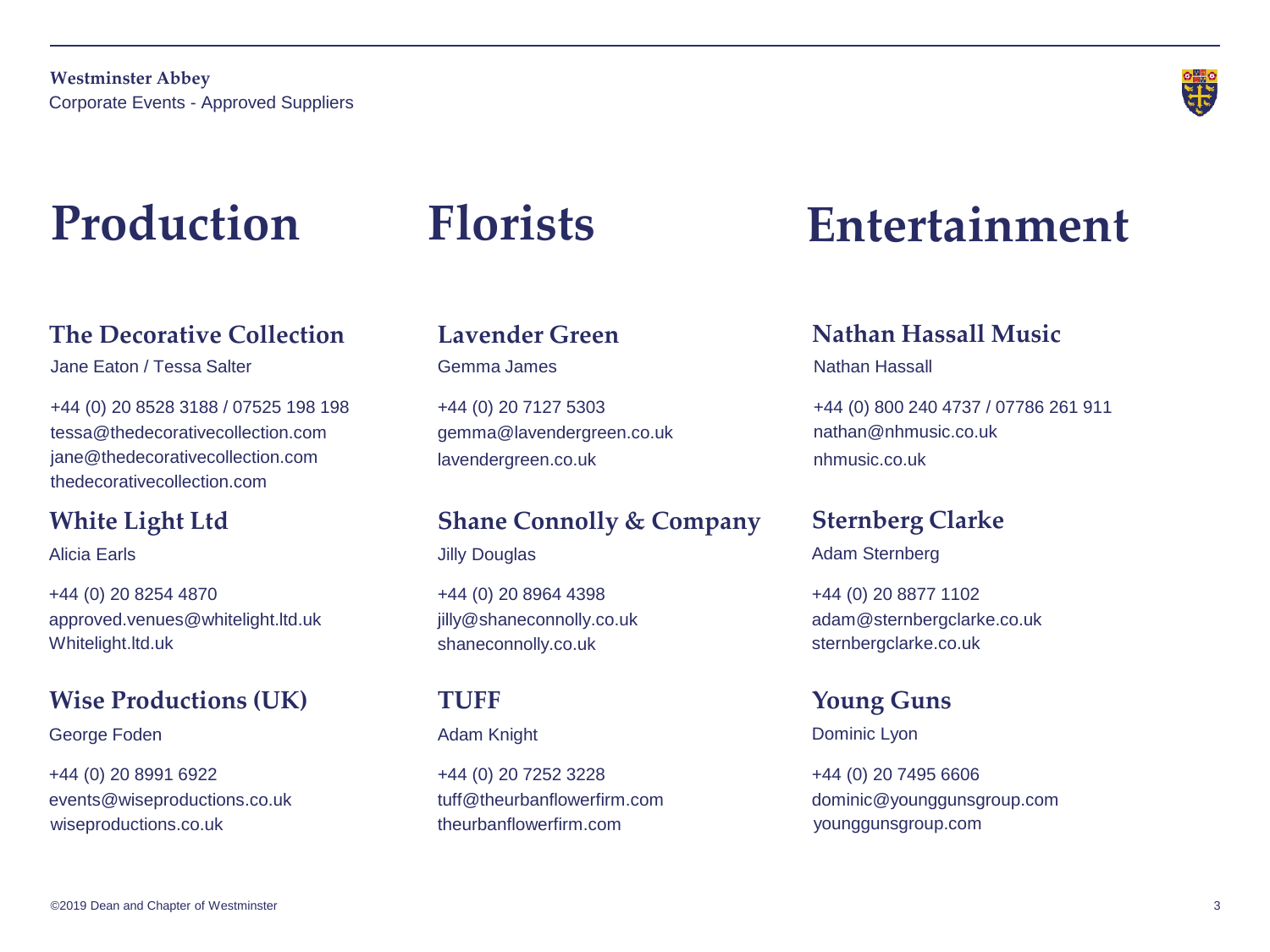**Westminster Abbey** Corporate Events - Approved Suppliers

## **Event Consultants Marquees Theming**

+44 (0) 7793 864 338 christopher@theeventsmill.com theeventsmill.com allspan could be all themetraders.com all themetraders.com all themetraders.com

Adam Blackwood **Steven Hulme** 

+44 (0) 20 8749 0987 adam@privatedrama.com privatedrama.com berrymarquees.com

### **The Events Mill Allspan (UK) Ltd**

Christopher Mills **Donna Dennington** 

+44 (0) 1474 850550 info@allspan.co.uk allspan.co.uk

### **Private Drama Berry Marquees Ltd**

+44 (0) 1784 471410 sales@berrymarquees.com

### **Theme Traders**

Jodie Sinclair

+44 (0) 20 8452 8518 jodie@themetraders.com